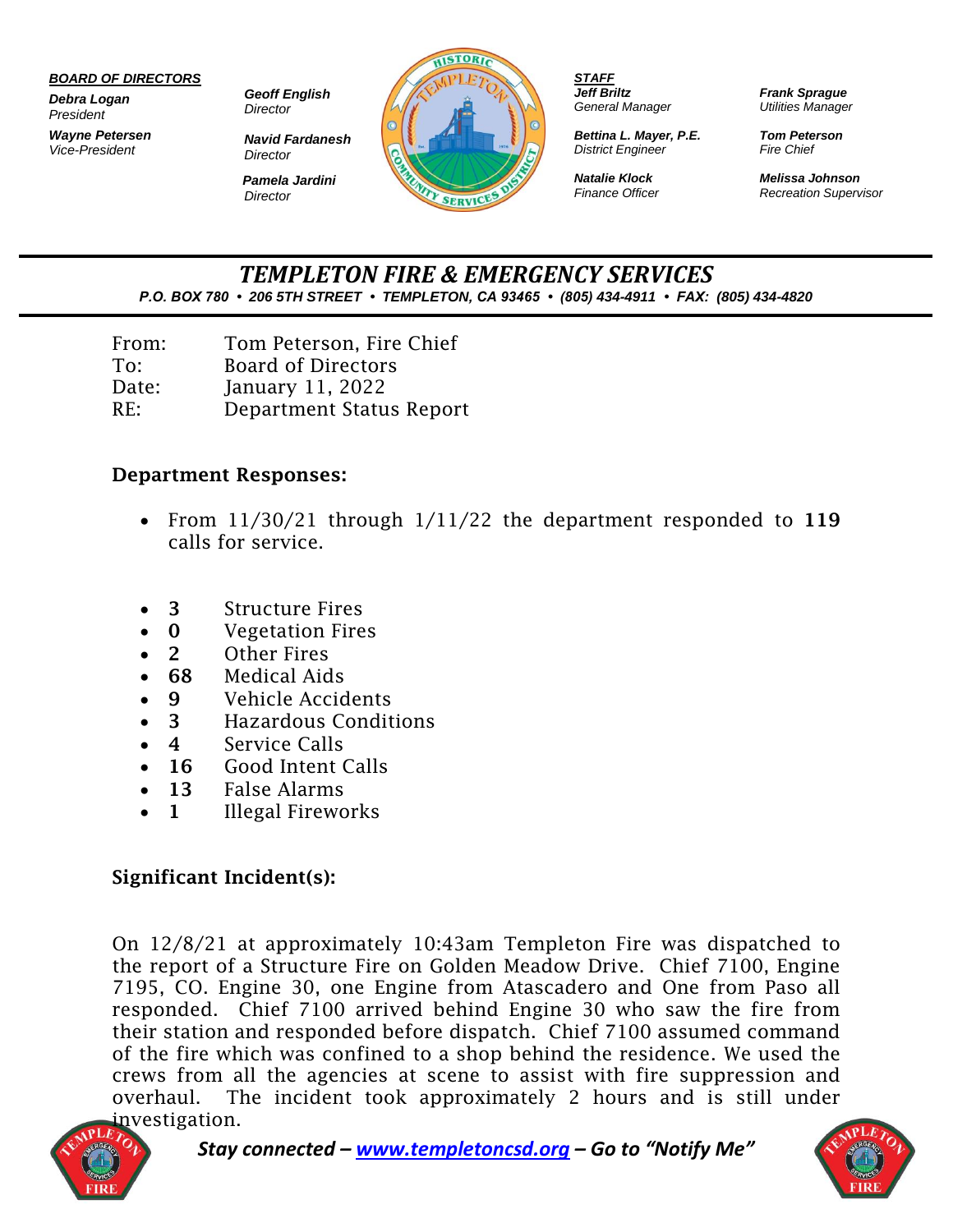



## Department Fire Prevention & Public Education:

- Conducted:
	- $\circ$  0 Rough-in inspections
	- o 1 Final inspections
	- o 7 Fire Plan Reviews

## Department Training:

• The Concrete at the training grounds was delayed and will be completed after the Academy. Training continues with the current reserves as we struggle to get more people certified as Apparatus Operators. The new recruit Academy starts January 17.

## Department Status:

- We are still dealing with pumps issues on Engine 7195 where it does not go into pump on the first or even second attempt.
- Engine 7160 is back in service and running well.
- Fire Chief's vehicle is having reoccurring transmission issues.
- Rescue 7155 was sold and is now serving South Conejo, Colorado.